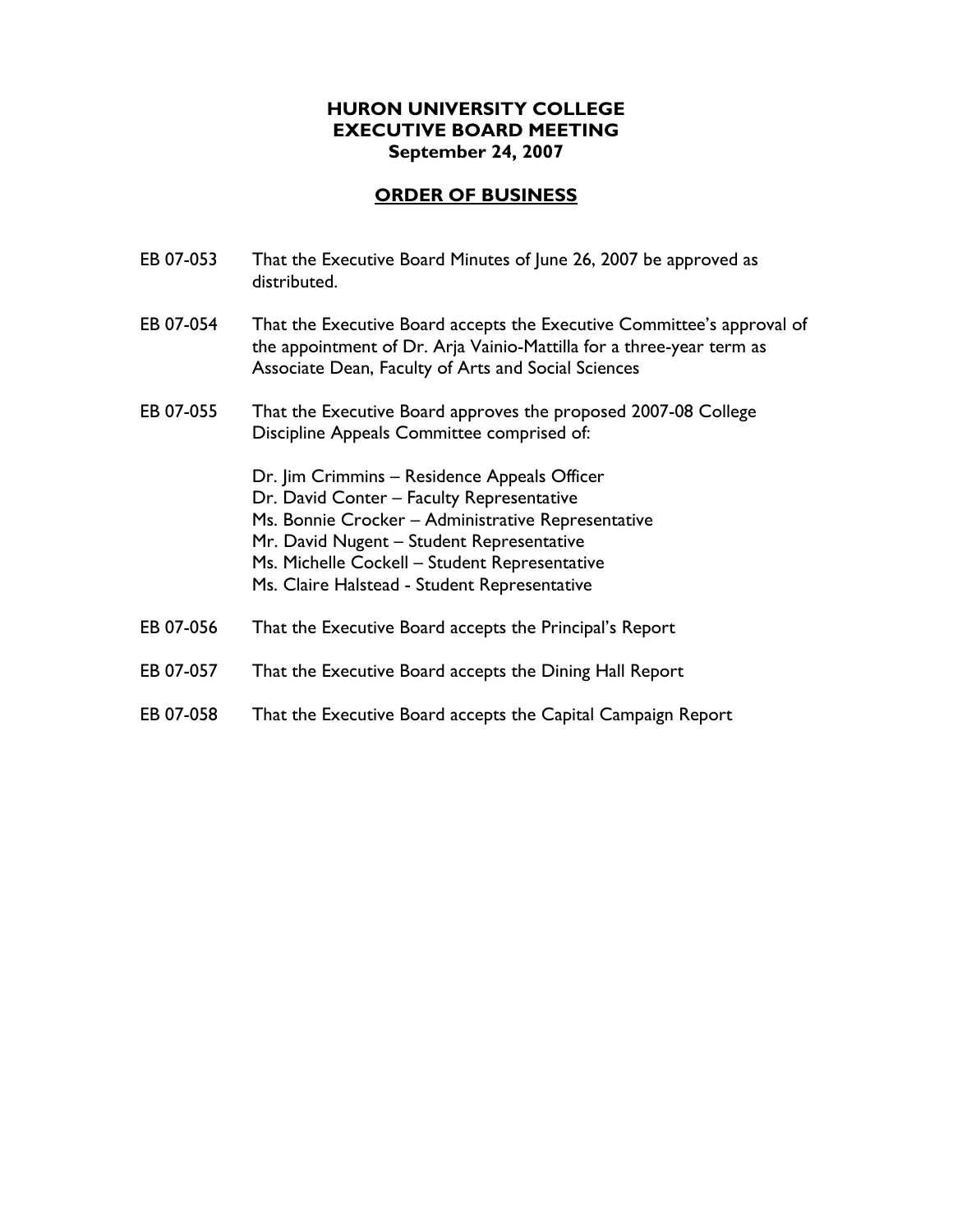## **HURON UNIVERSITY COLLEGE EXECUTIVE BOARD MEETING November 29, 2007**

- EB 07-059 Not Used
- EB 07-060 That the Executive Board receives the Principal's Report.
- EB 07-061 That the Executive Board receives the Huron University College Students' Council report.
- EB 07-062 That the Executive Board receives the Academic Council report.
- EB 07-063 That the Executive Board receives the Huron Dining Hall Committee report.
- EB 07-064 That the Executive Board receives the Alumni Association Report.
- EB 07-065 That the Executive Board adopts the confidential portion of the agenda.
- EB 07-066 That the minutes of the meeting of September 24, 2007 be approved as distributed.
- EB 07-067 That the Executive Board approve a contract with Deloitte to develop a Risk Management Plan for Huron University College at a cost of \$28,600.
- EB 07-068 That the Executive Board approve the Huron University College pay equity settlement of \$221,203, conditional upon Frank Angeletti's assurance that the wording of the pay equity plan agreement would confirm that we are in full compliance with pay equity legislation for the period 1994 through 2007, protecting the University from any future claims by members of OPSEU local 144.
- EB 07-069 That the Executive Board approve an expenditure of not more than \$30,000 from the Facilities Renewal component of the Restricted Capital Fund to cover the additional costs of a Huron University College sign.
- EB 07-070 That the Executive Board approve the reallocation of \$30,000 of the forecasted 2007-8 operating surplus to the Faculty of Theology and \$5,000 to the Faculty of Arts and Social Science for their initiatives.
- EB 07-071 That the Executive Board approve the establishment of an Operational Reserve Fund of \$150,000 from the 2007-8 operating surplus in accordance with Item 2 of the Budgetary Guidelines approved by the Executive Board on June 28, 2007.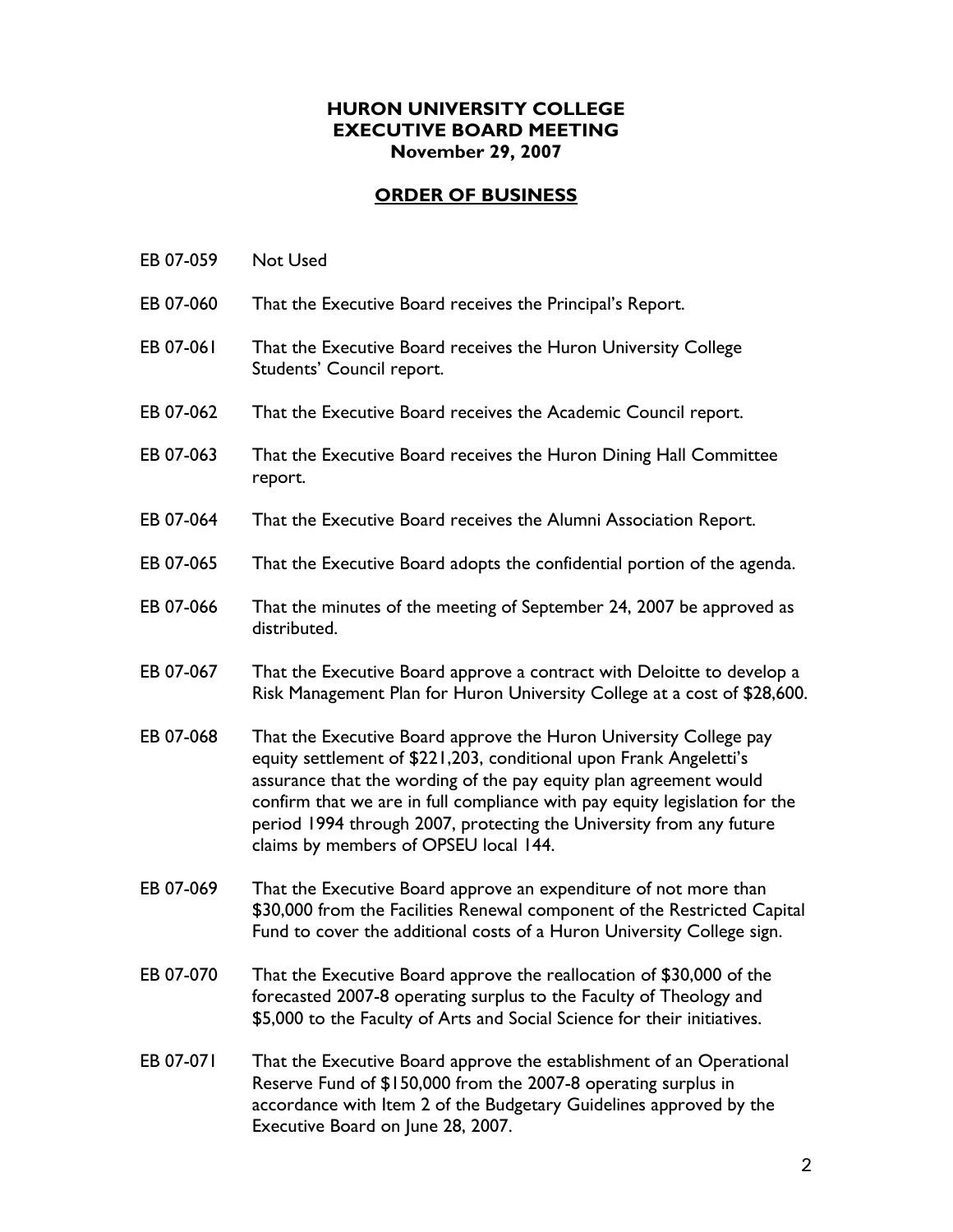- EB 07-072 That the Executive Board receives the report of the Finance & Audit Committee as a whole and approves the actions taken or recommended.
- EB 07-073 That the Executive Board approves that Dr. Gordon Hamilton be granted sabbatical leave from July 1, 2008 to June 30, 2009.
- EB 07-074 That the Executive Board approves that Dr. Michiya Kawai, Dr. Peter Hyland and Dr. Neil Bradford be granted sabbatical leave from July 1, 2008 to June 30, 2009; and that, providing he is granted tenure effective July 1, 2008, Dr. Mark Franke be awarded sabbatical leave from July 1, 2008 to June 30, 2009.
- EB 07-075 That the Executive Board approves a one-year contract from July 1, 2008 to June 30, 2009 with the Reverend Todd Townshend and the Reverend Jay Koyle under the same terms of salary and responsibilities as their current limited-term contract.
- EB 07-076 That the Executive Board approves the immediate implementation of the Voluntary Retirement Program (VRP).
- EB 07-077 That the Executive Board approves the policy that Huron University College staff and management provide a six-month notice of intent to retire prior to the date of their retirement.
- EB 07-078 That the Executive Board receives the report of the Campus and Community Affairs Committee as a whole and approves the actions taken or recommended.
- EB 07-079 That the Executive Board directs the Finance Committee to develop an RFP to engage a land-use consultant to develop concepts for the two properties and that the Finance Committee is authorized to fund any upfront costs for the consultant's deliverables.
- EB 07-080 That the Executive Board receives the report of the Governance Committee as a whole and approves the actions taken or recommended.
- EB 07-081 That the Executive Board receives the report of the Capital Campaign Cabinet.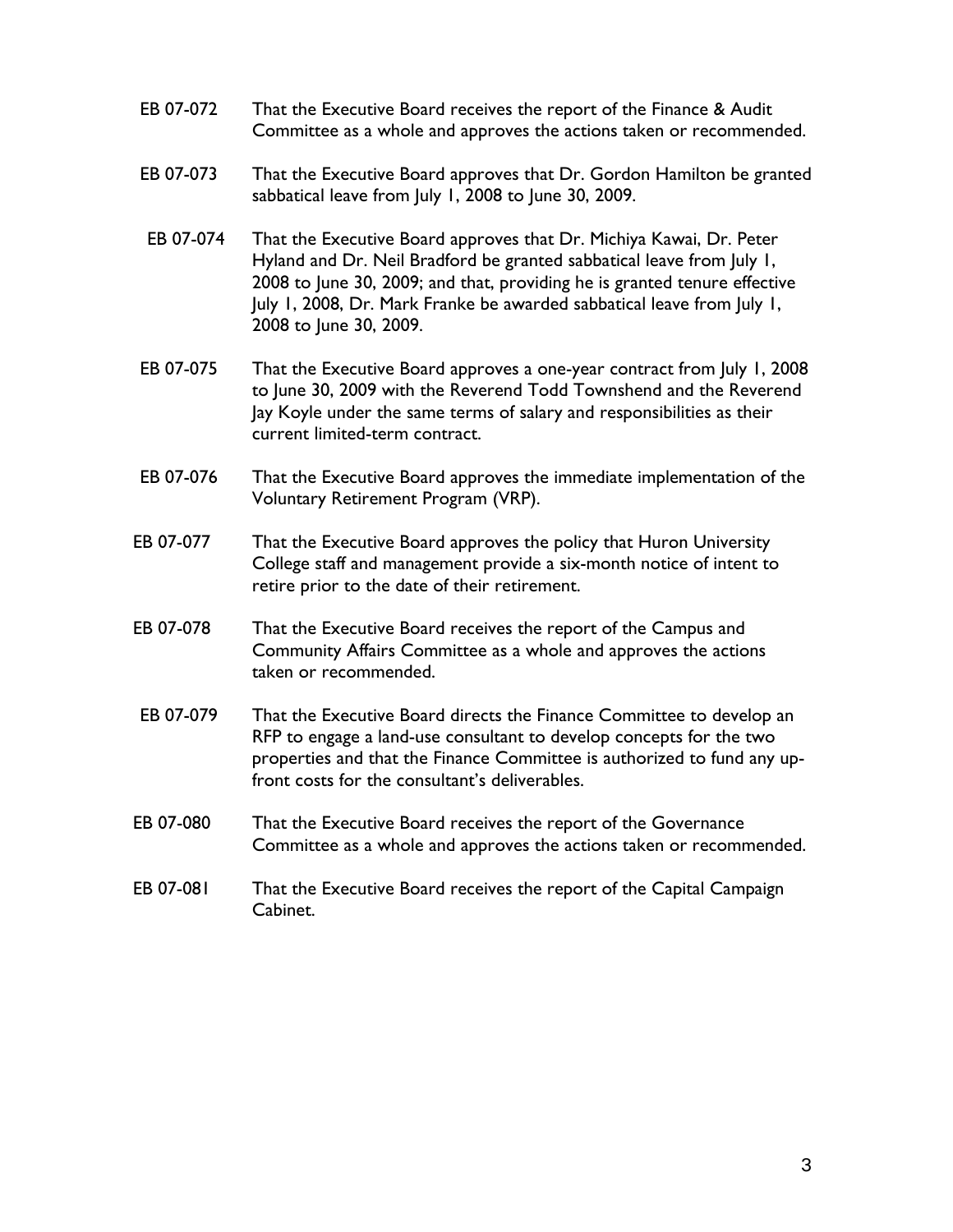### **HURON UNIVERSITY COLLEGE EXECUTIVE BOARD MEETING February 28, 2008**

- EB 08-001 That the Executive Board receives the report of the Finance and Audit Committee as a whole and approves the actions taken or recommended.
- EB 08-002 That the Executive Board approves the minimum pension guarantee policy that has been prepared in light of the reversal of legislation related to mandatory retirement.
- EB 08-003 That the Executive Board approves a two-year, limited-term position in French, from July 1, 2008 through to June 30, 2010.
- EB 08-004 That the Executive Board receives the report of the Campus and Community Affairs Committee as a whole and approves the actions taken or recommended.
- EB 08-005 That the Executive Board approves an expenditure of \$10,000 to engage a professional land use consultant and directs the Finance and Audit Committee to work with staff and the consultant and develop an interim report for the Governance Committee's meeting on April 3, 2008.
- EB 08-006 That the Executive Board appoints Mr. Tim Duncanson as Vice-Chair of the Huron University College Executive Board for 2008-2009.
- EB 08-007 That the positions of Committee Chairs will normally be two-year terms and that Board members will normally have an opportunity to rotate through Board committees every two years.
- EB 08-008 That the Executive Board receives the report of the Governance Committee as a whole and approves the actions taken or recommended.
- EB 08-009 That the Executive Board receives the report of the Capital Campaign cabinet.
- EB 08-010 That the minutes of the meeting of November 29, 2007 be approved as distributed.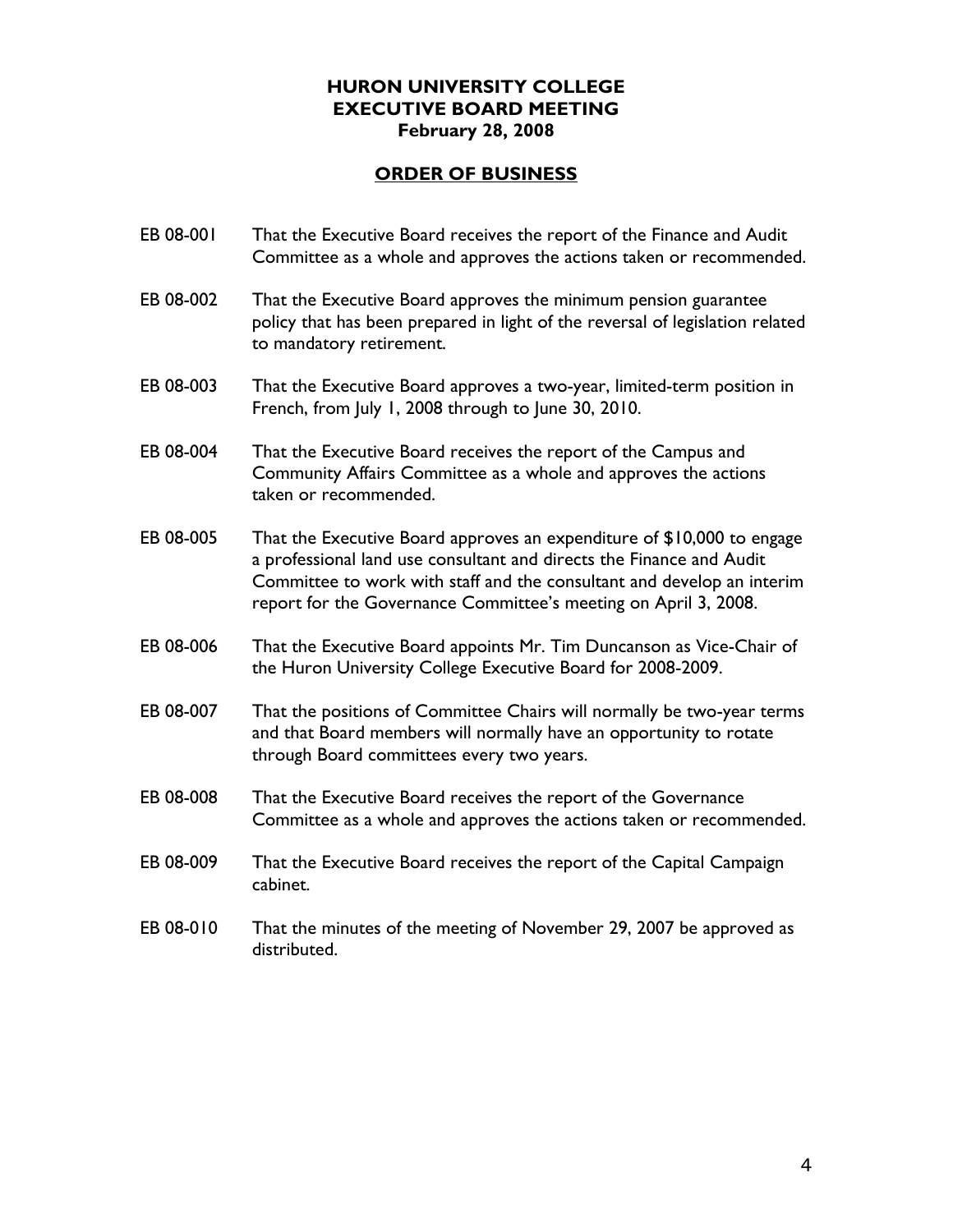### **HURON UNIVERSITY COLLEGE EXECUTIVE BOARD MEETING April 24, 2008**

- EB 08-011 That the Executive Board receives the Principal's Report.
- EB 08-012 That the Executive Board receives the report of the Capital Campaign Cabinet.
- EB 08-013 That the Executive Board accepts the Huron University College Students' Council report.
- EB 08-014 That the Executive Board accepts the Academic Council report.
- EB 08-015 That the Executive Board accepts the report of Huron Dining Hall Committee.
- EB 08-016 That the Executive Board accepts the report of the Huron University College Foundation.
- EB 08-017 That the Executive Board accepts the report of the Residence Consultative Committee.
- EB 08-018 That the Executive Board adopts the confidential portion of the agenda.
- EB 08-019 That the minutes of the meeting of February 28, 2008 be approved as distributed.
- EB 08-020 That the minutes of the special meeting of March 18, 2008 be approved as distributed.
- EB 08-021 That the Executive Board receives the report of the Campus and Community Affairs Committee as a whole and approves the actions taken or recommended.
- EB 08-022 That the Executive Board receives the report of the Governance Committee as a whole and approves the actions taken or recommended.
- EB 08-023 That the Executive Board approves the Operating Budget for 2008-09.
- EB 08-024 That the Executive Board approves \$300,000 in the 2008-09 Capital Budget for on-going regular maintenance of plant and equipment.
- EB 08-025 That the Executive Board approves \$363,115 in the 2008-09 Capital Budget for the following repairs: \$231,890 for completion of the O'Neill roof replacement; \$60,000 for repairs to the ceiling of Classroom V214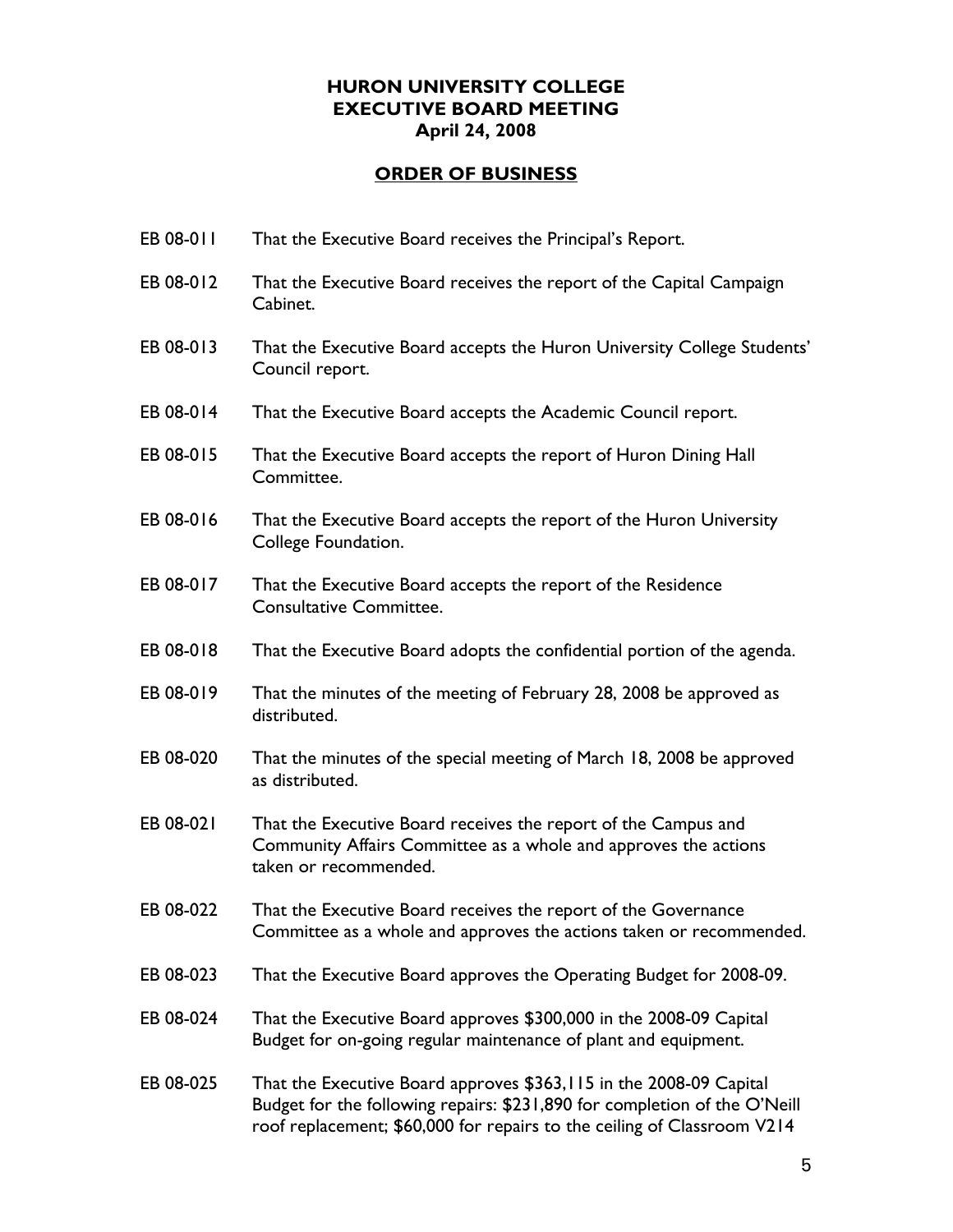and, at the same time, installation of additional seats; \$18,000 for fire panel replacement in several houses; \$15,225 for eaves repair; \$15,000 for the conversion of the old language lab to a classroom; \$7,500 annual allowance for the replacement of heat pumps; and \$14,000 to replace smoke detectors in the houses.

- EB 08-026 That the Executive Board approves the expenditure of \$560,000 to replace the HVAC system in Hellmuth in 2008-09.
- EB 08-027 That the Executive Board receives the report of the Finance and Audit Committee as a whole and approves the actions taken or recommended.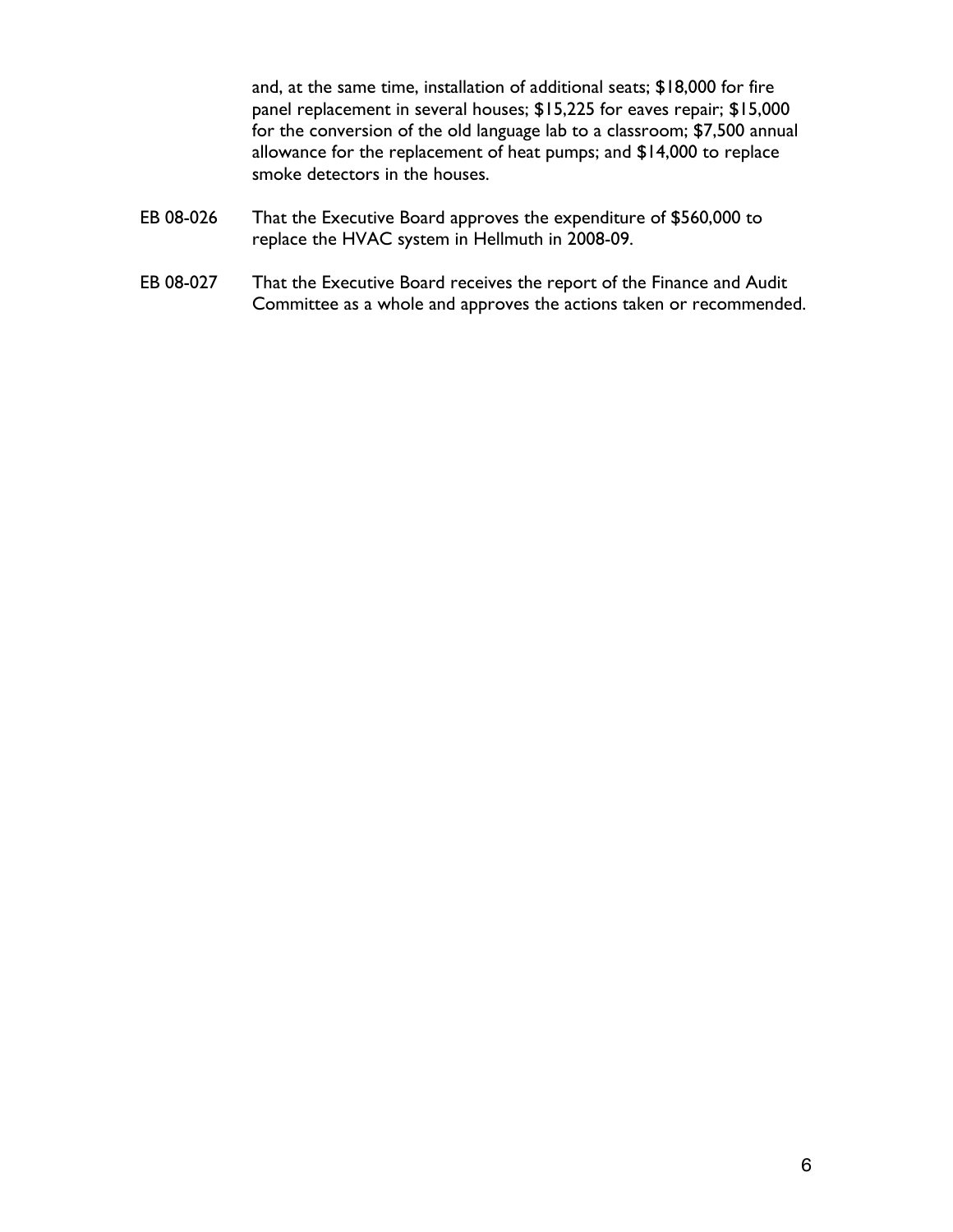# **HURON UNIVERSITY COLLEGE EXECUTIVE BOARD MEETING June 26, 2008**

- EB 08-028 That the Executive Board receives the Principal's Report
- EB 08-029 That the Executive Board receives the report of the Huron University College Students' Council
- EB 08-030 That the Executive Board receives the report of the Academic Council
- EB 08-031 That the Executive Board receives the report of the Huron Dining Hall **Committee**
- EB 08-032 That the Executive Board receives the report of the Alumni Association
- EB 08-033 That the Executive Board adopts the Confidential Portion of the agenda
- EB 08-034 That the minutes of April 24, 2008 be approved as amended
- EB 08-035 That the current Foundation membership be approved
- EB 08-036 That the Executive Board approves the 2008-2009 committee assignments and committee chairs recommended by the Governance **Committee**
- EB 08-037 That the Executive Board receives the report of the Governance Committee as a whole and approves the actions taken or recommended
- EB 08-038 That the Executive Board approves the bid from Mycon Construction for the renovation of the student services space and the cost of ancillary work for a total expenditure of \$290,000
- EB 08-039 That the Executive Board approves the Financial Statements and the Audit Report for 2007-2008
- EB 08-040 That the Executive Board approves the payout of \$164,633 in calendar year 2008 from the HUC Trust Funds invested by Sceptre Investment Counsel
- EB 08-041 That the Executive Board approves the Purchasing Policy as amended
- EB 08-042 That the Executive Board receives the report of the Finance & Audit Committee as a whole and approves the actions taken or recommended.